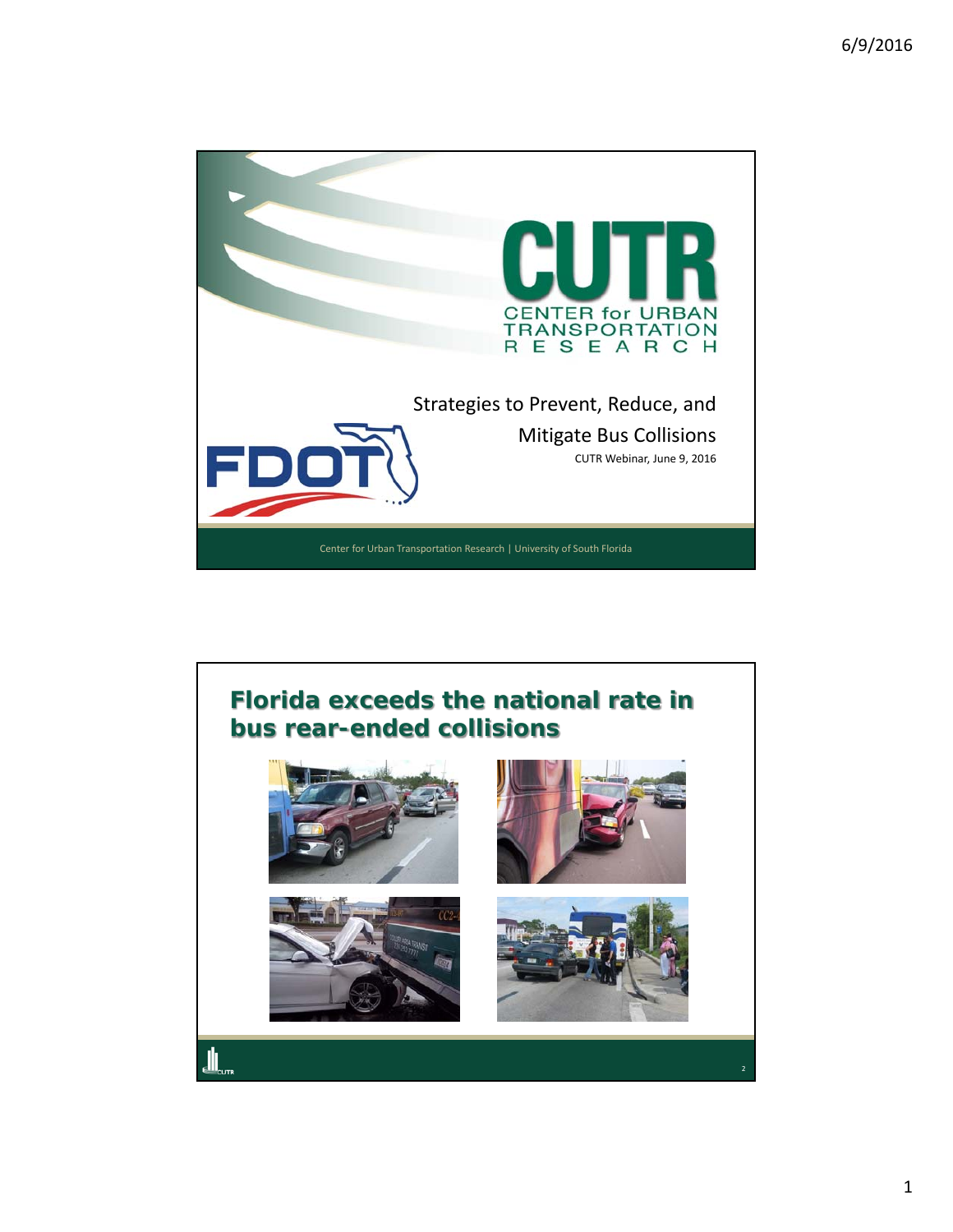

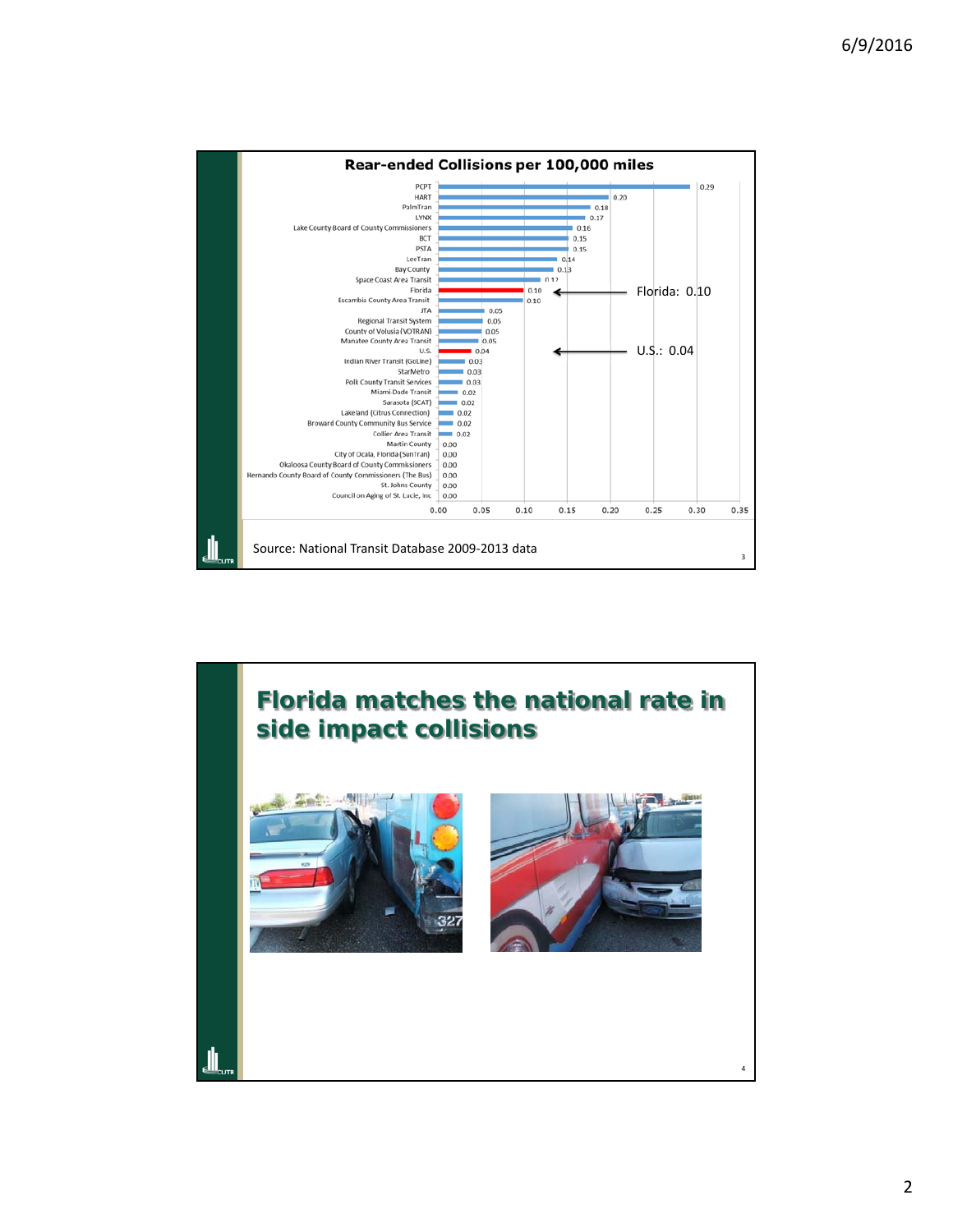

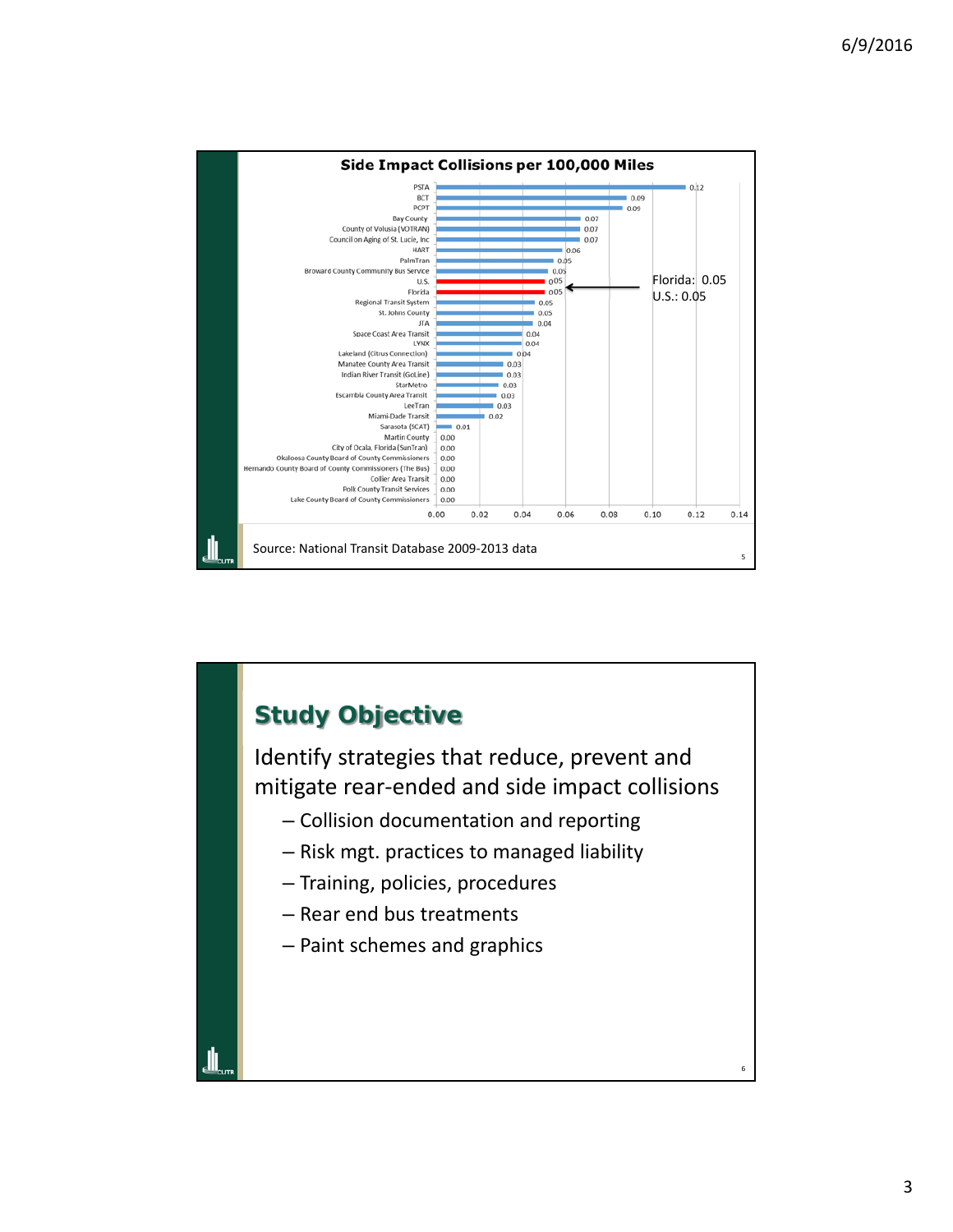

## **At the end lf the study, I'd accuse…**



It was the rookie bus driver, Colonel Mustard, and he was rear‐ended on rainy day by a out of state tourist while driving a bus with lots of advertising on the back, and he forgot to turn on his 4‐way flashers.

4

8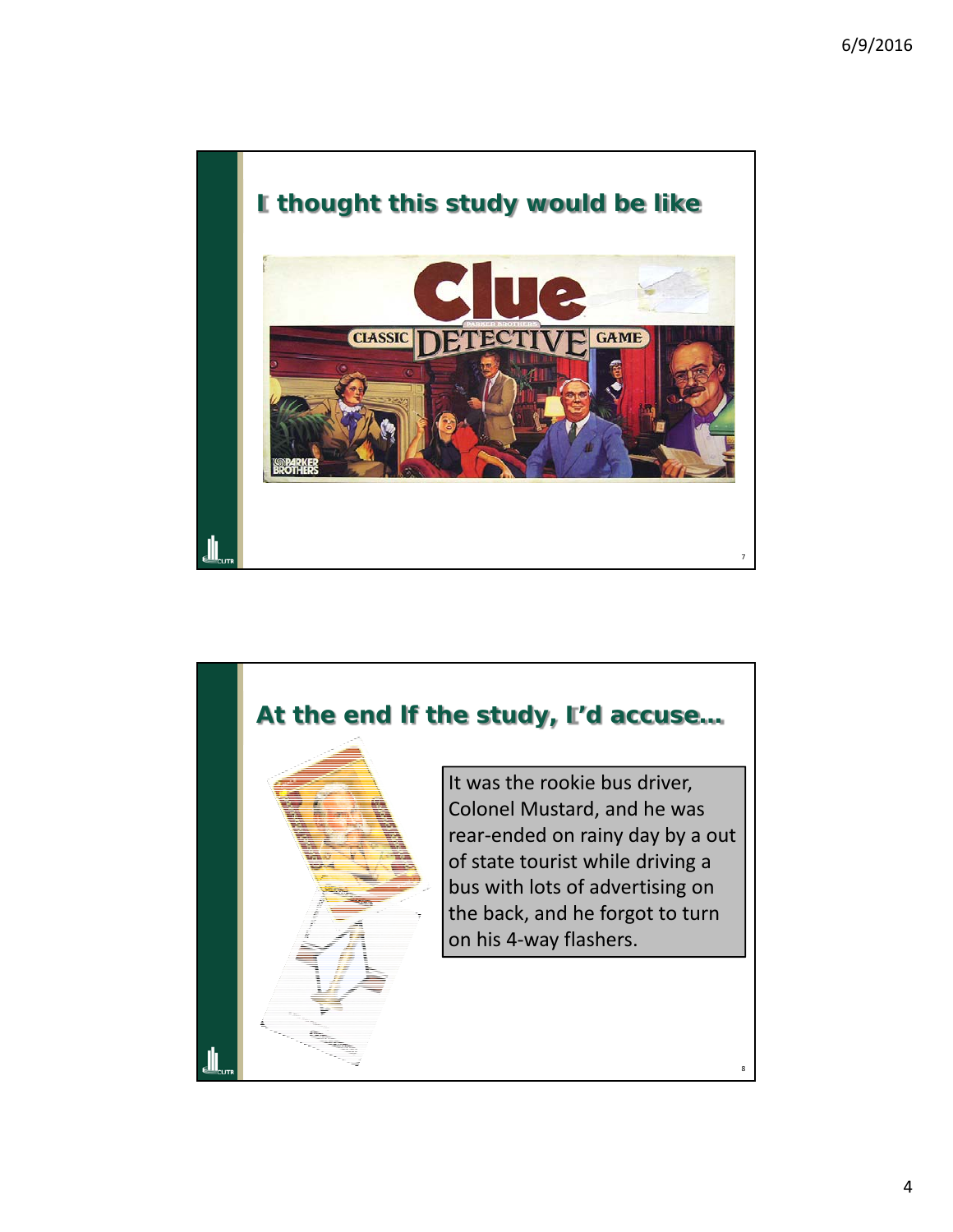

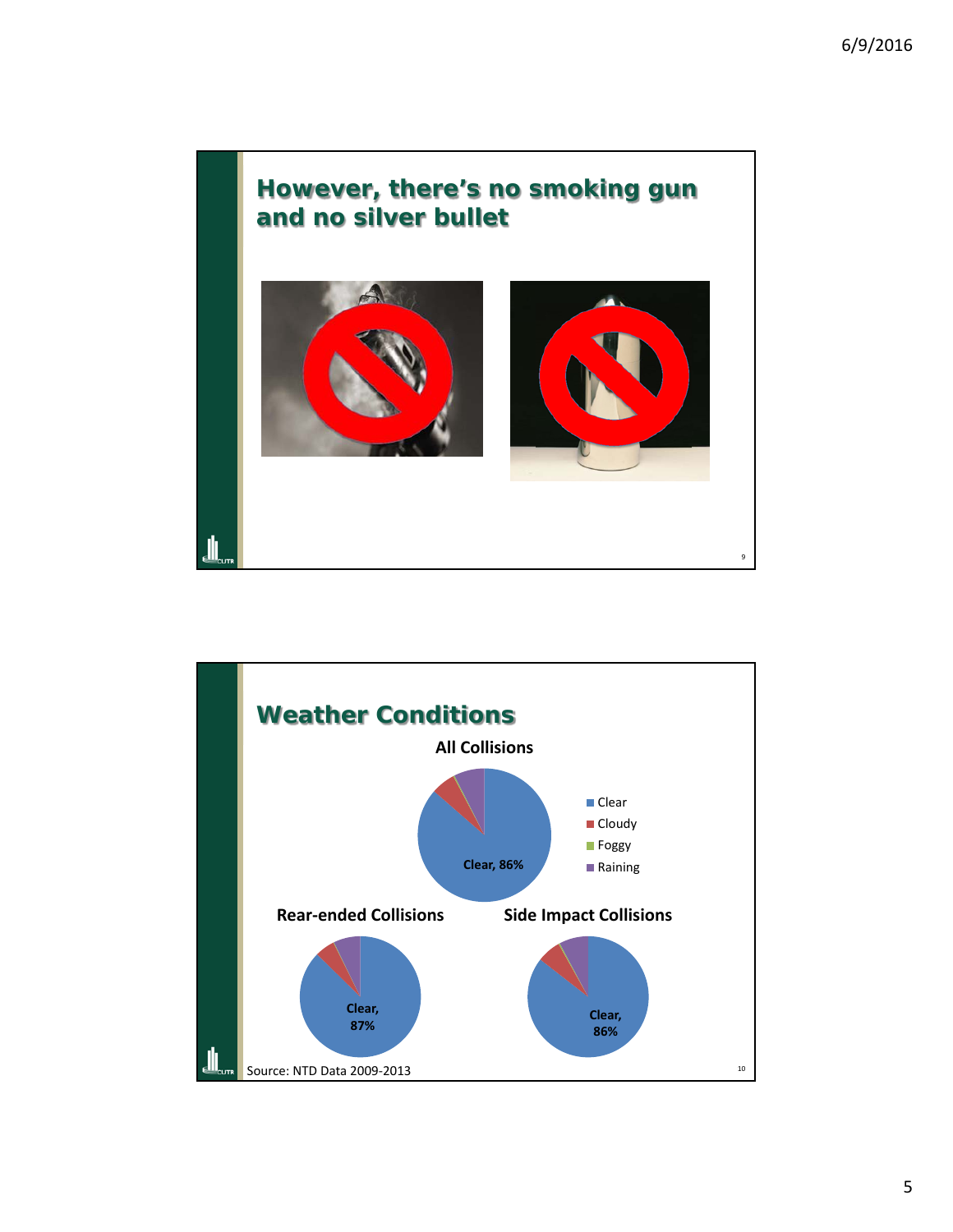

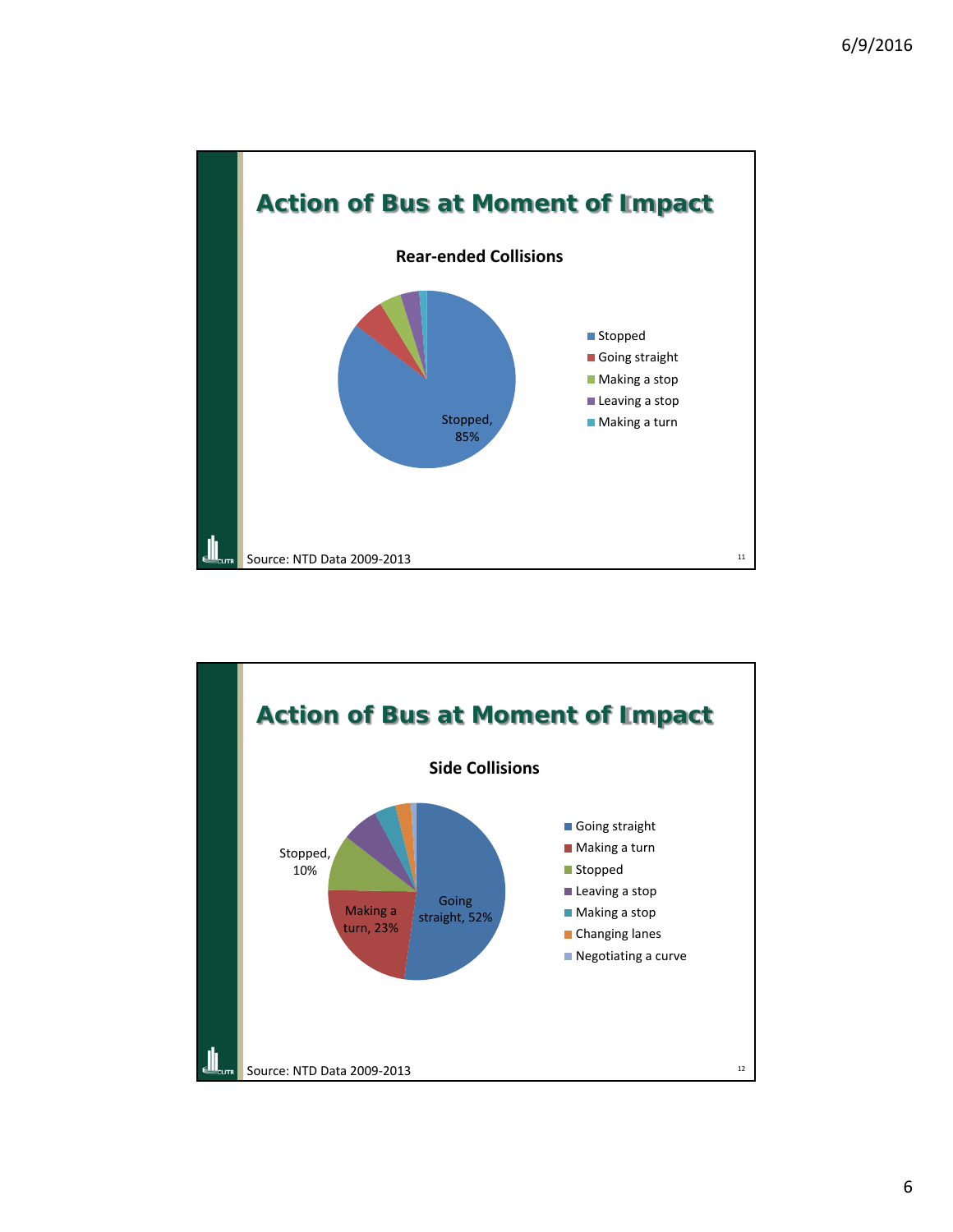

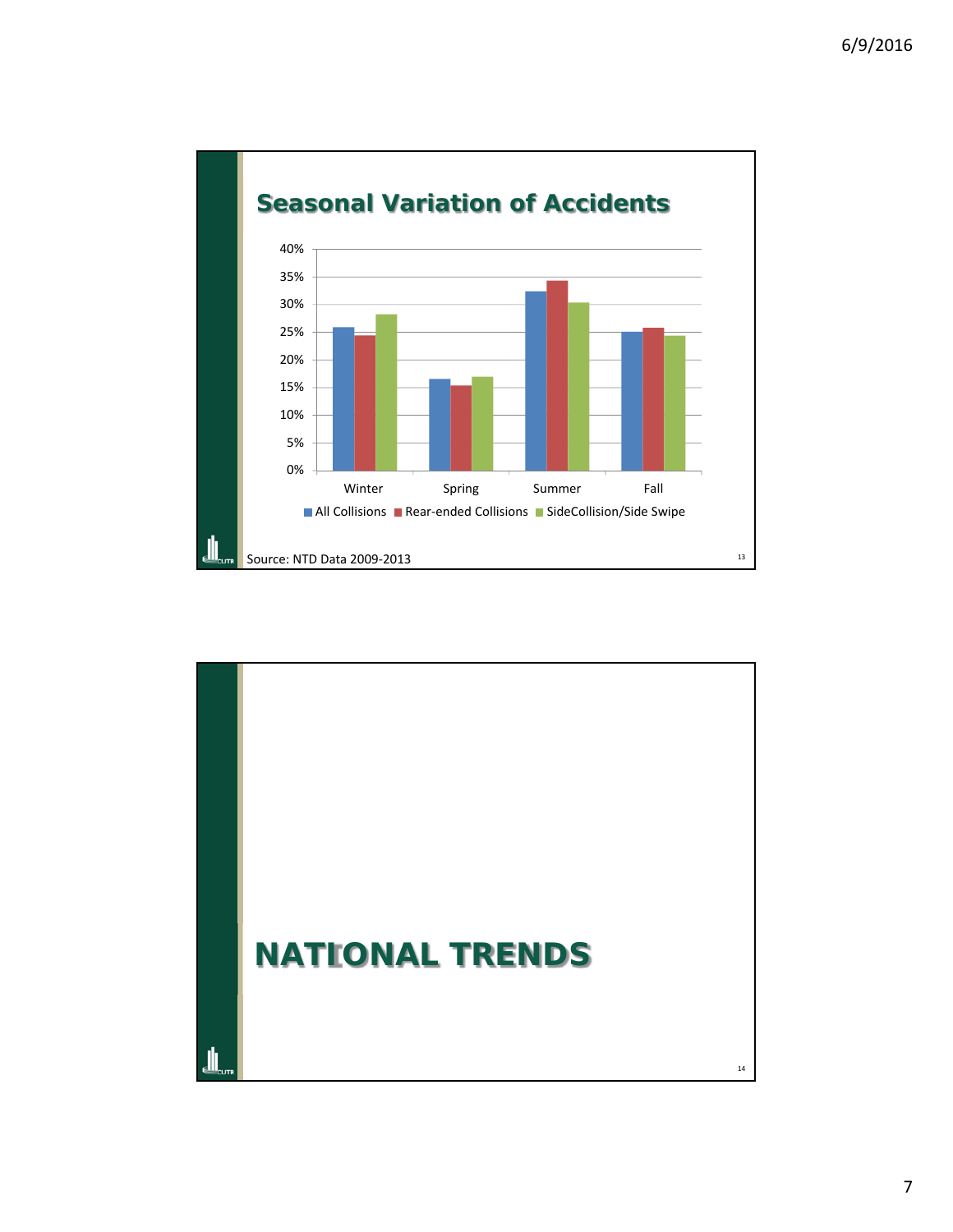

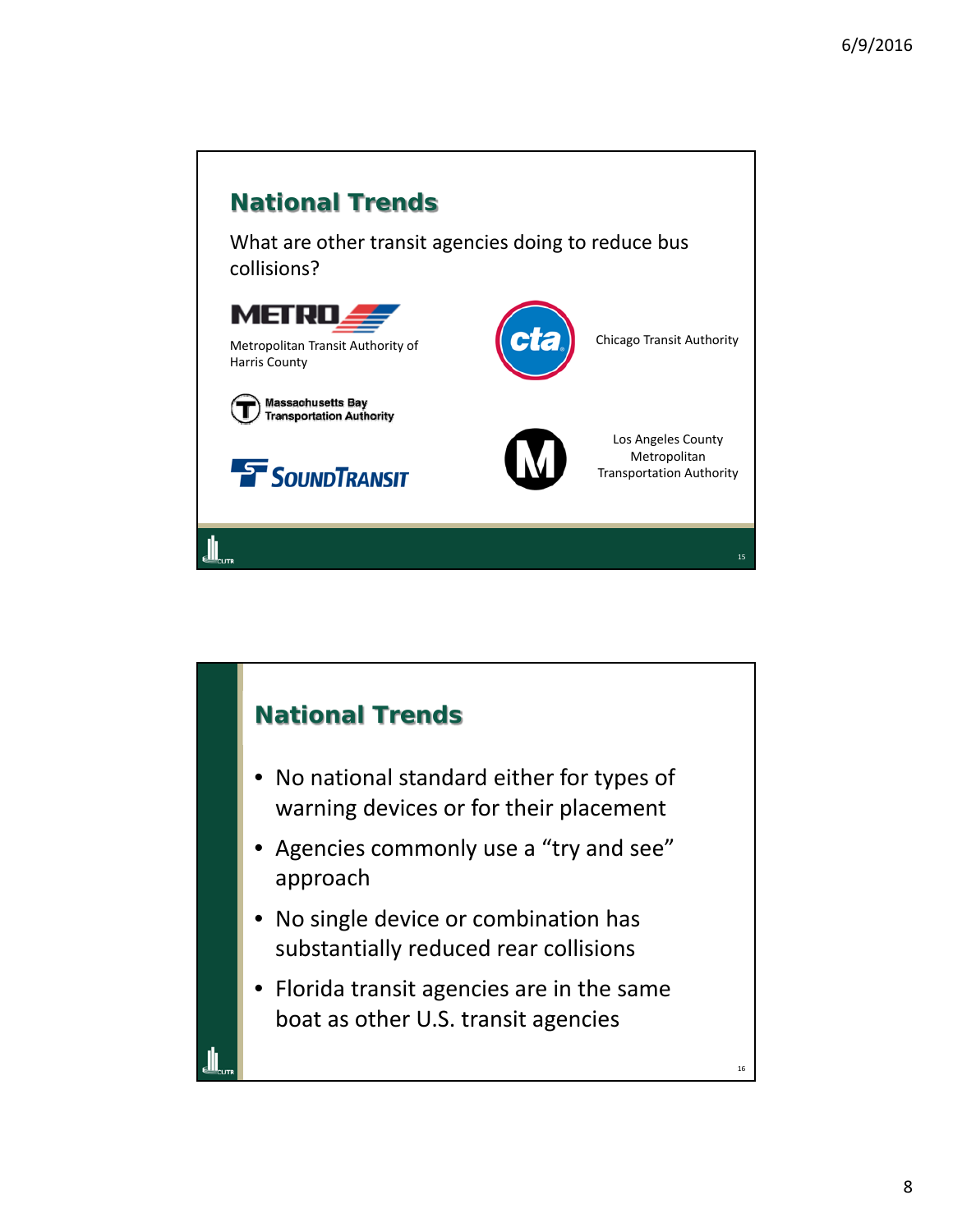

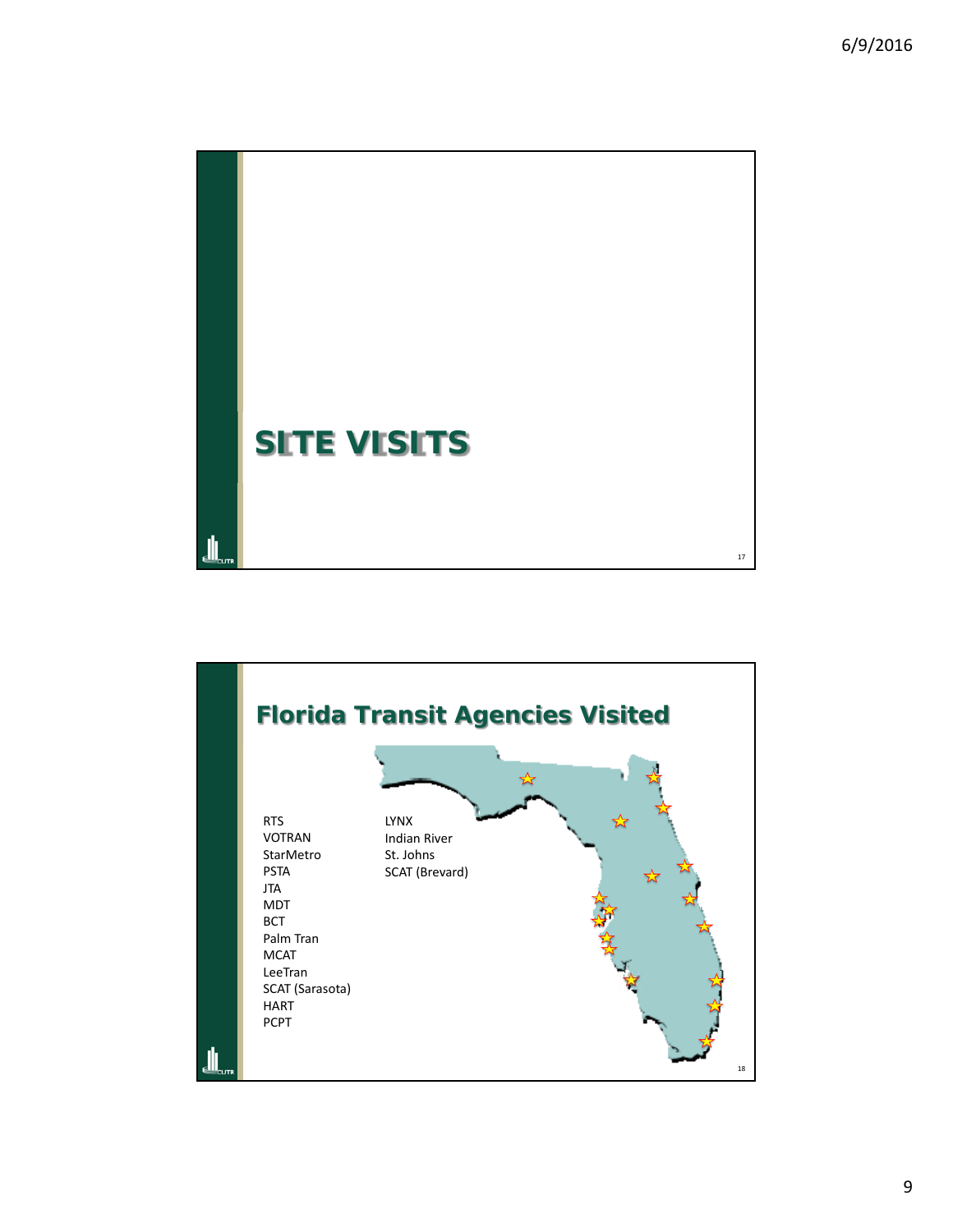19



- Accident investigation process
- Determination of preventability
- Use of video footage
- Sharing of accident data w/in agency
- Use of accident data for training
- GIS mapping of accidents

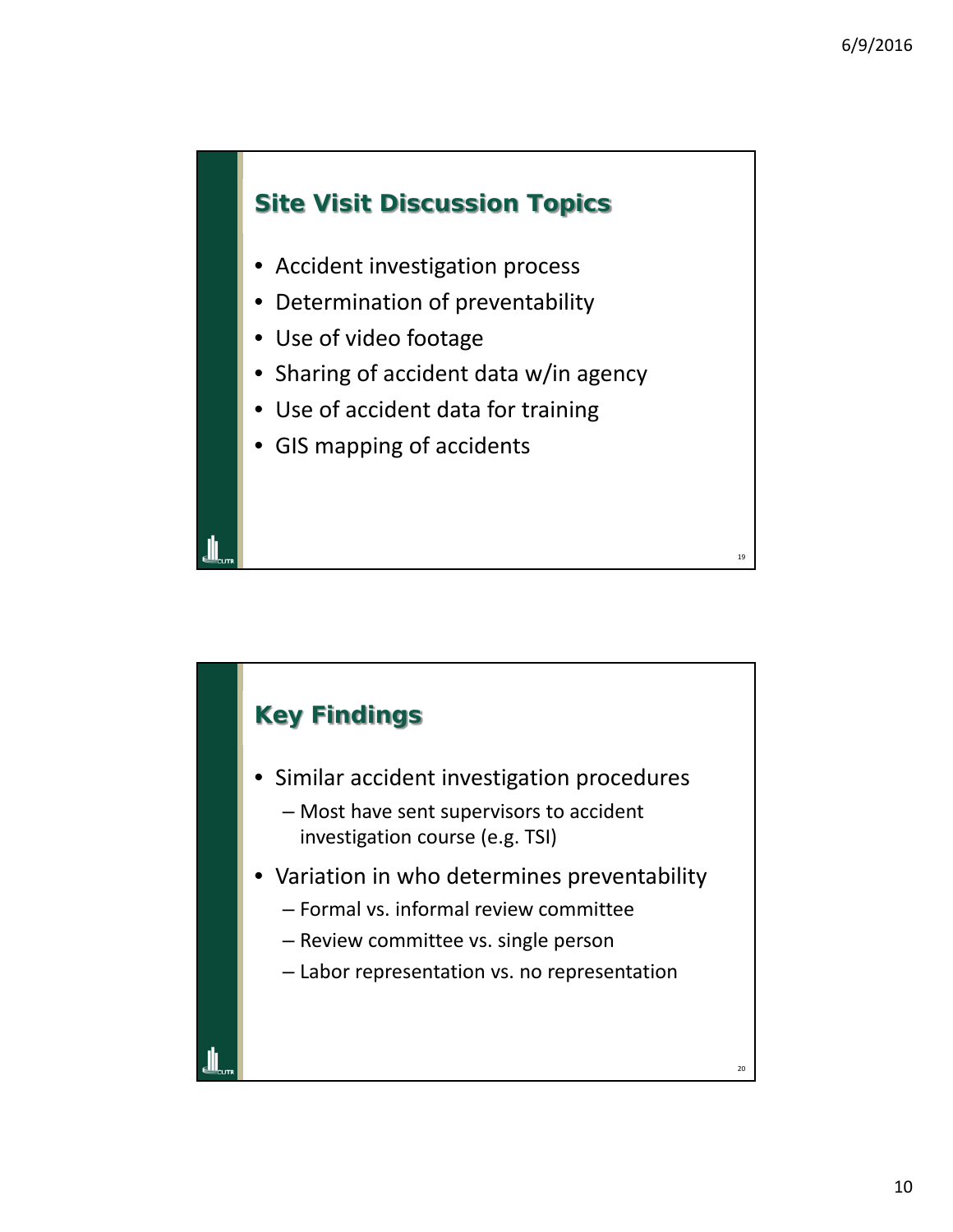21

### **Key Findings**

- Variation in the extent to which agencies use collision data to shape safety training
	- Some actively track data; others build training around anecdotal info
- Variation in extent of refresher training
	- RTS reported most hours (40 hrs/year)
	- Some agencies cut training due to budget or staff turnover

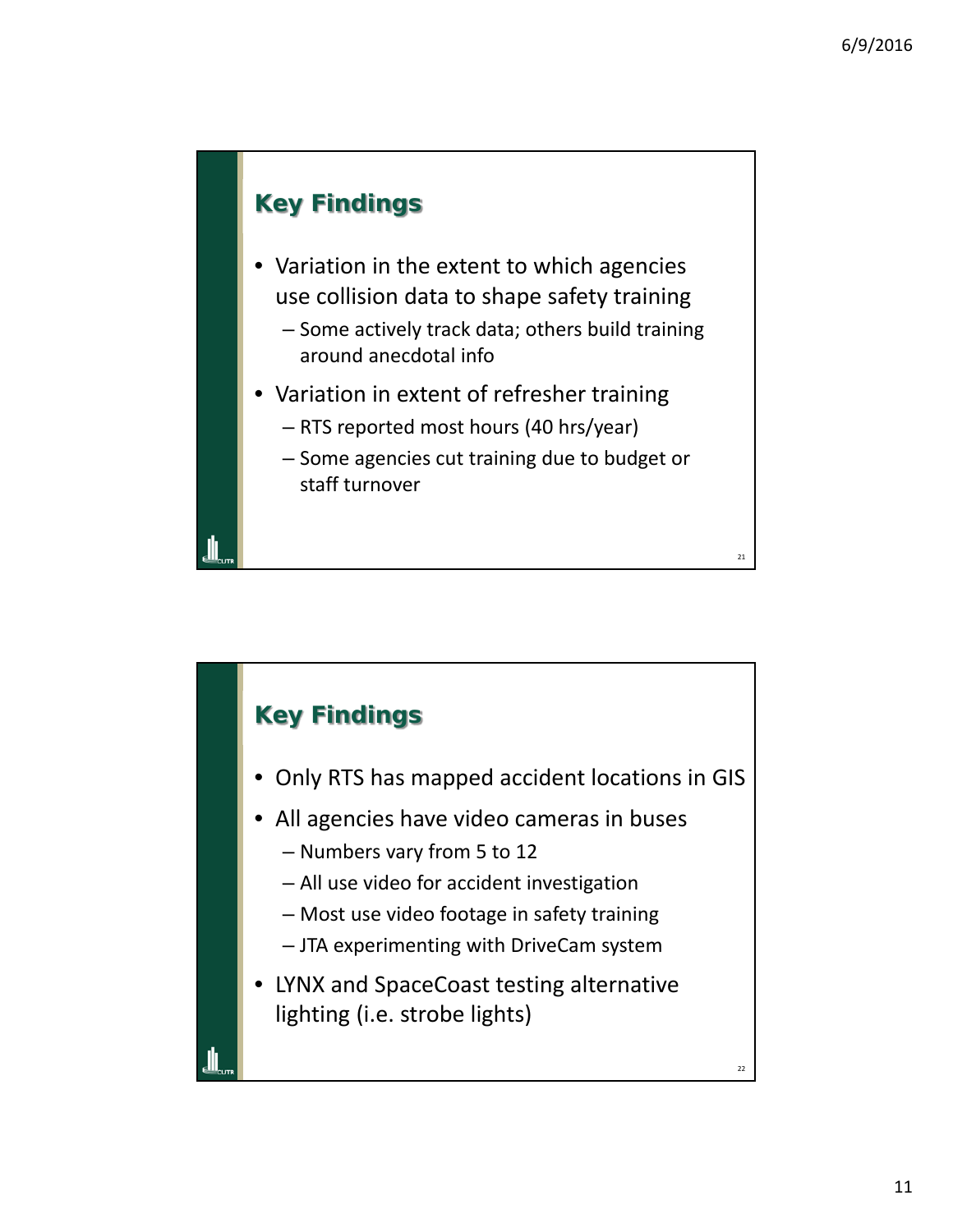

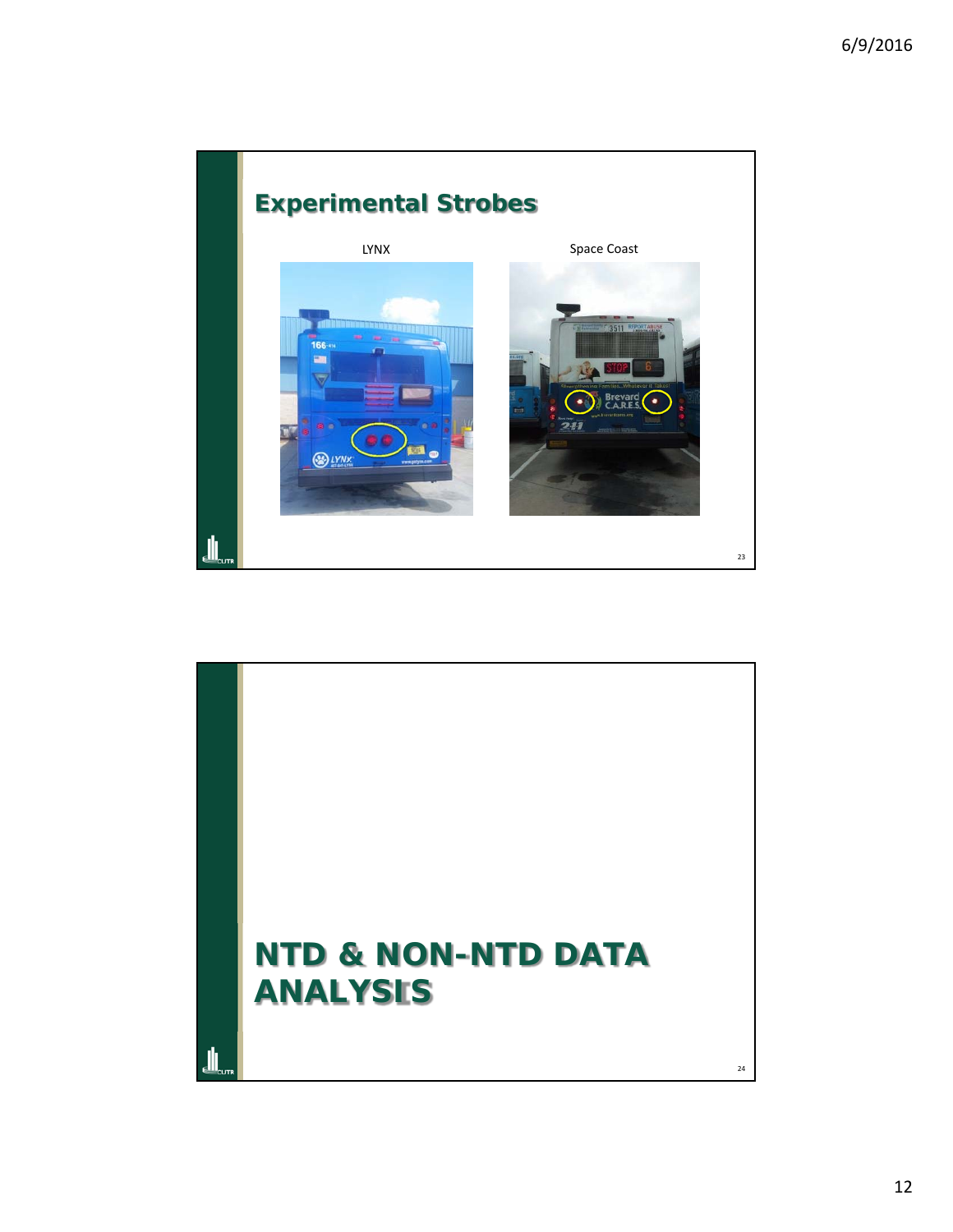

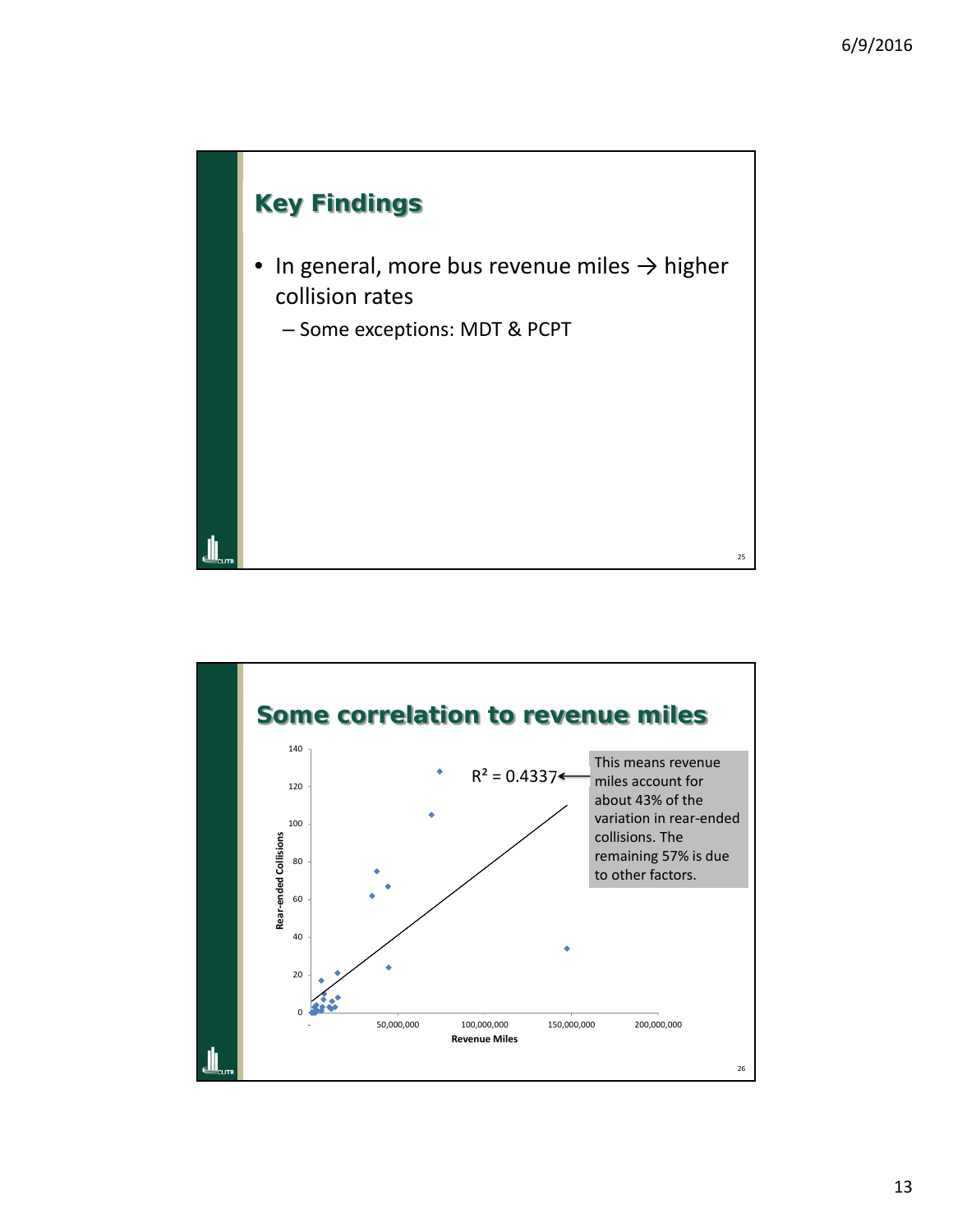

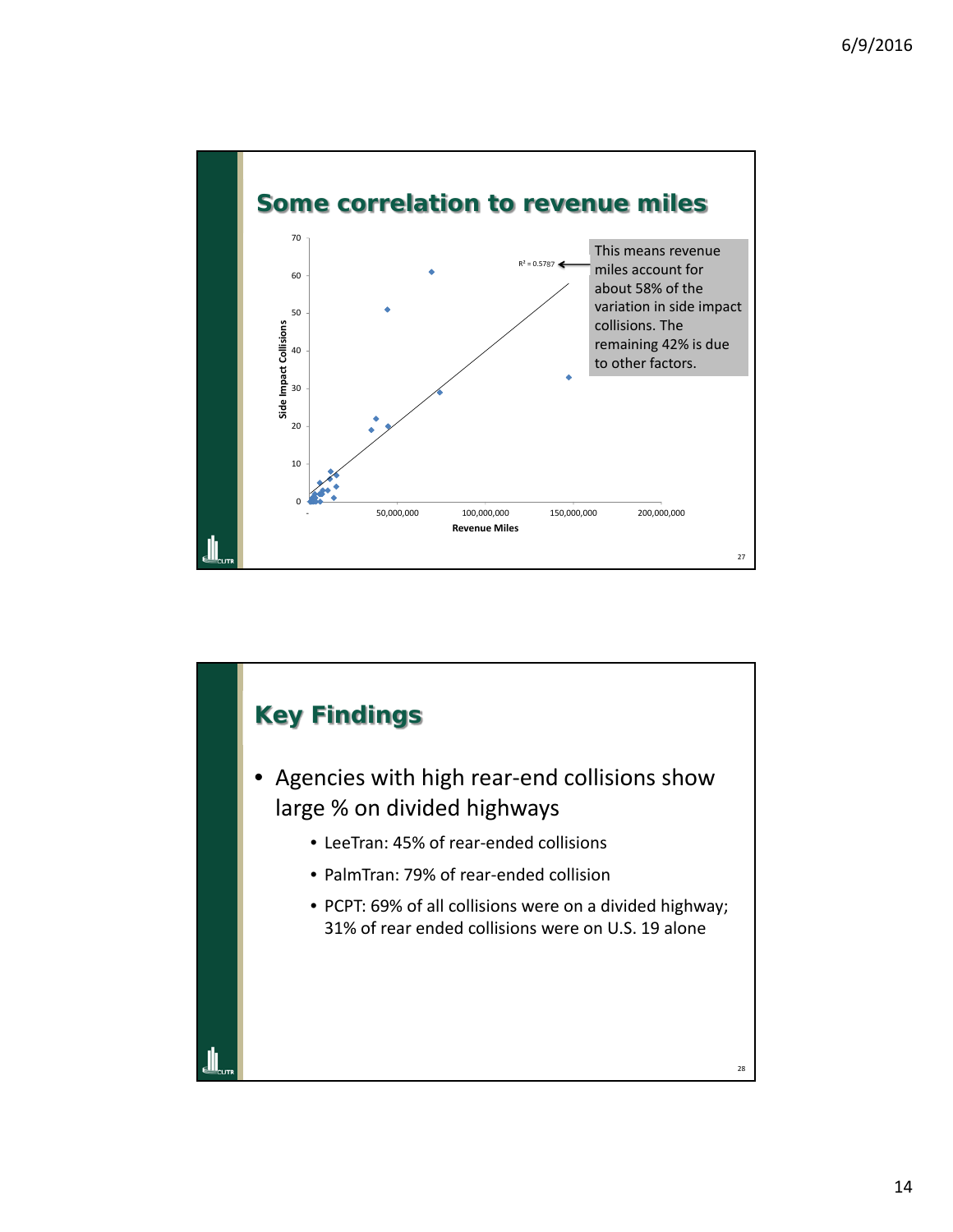

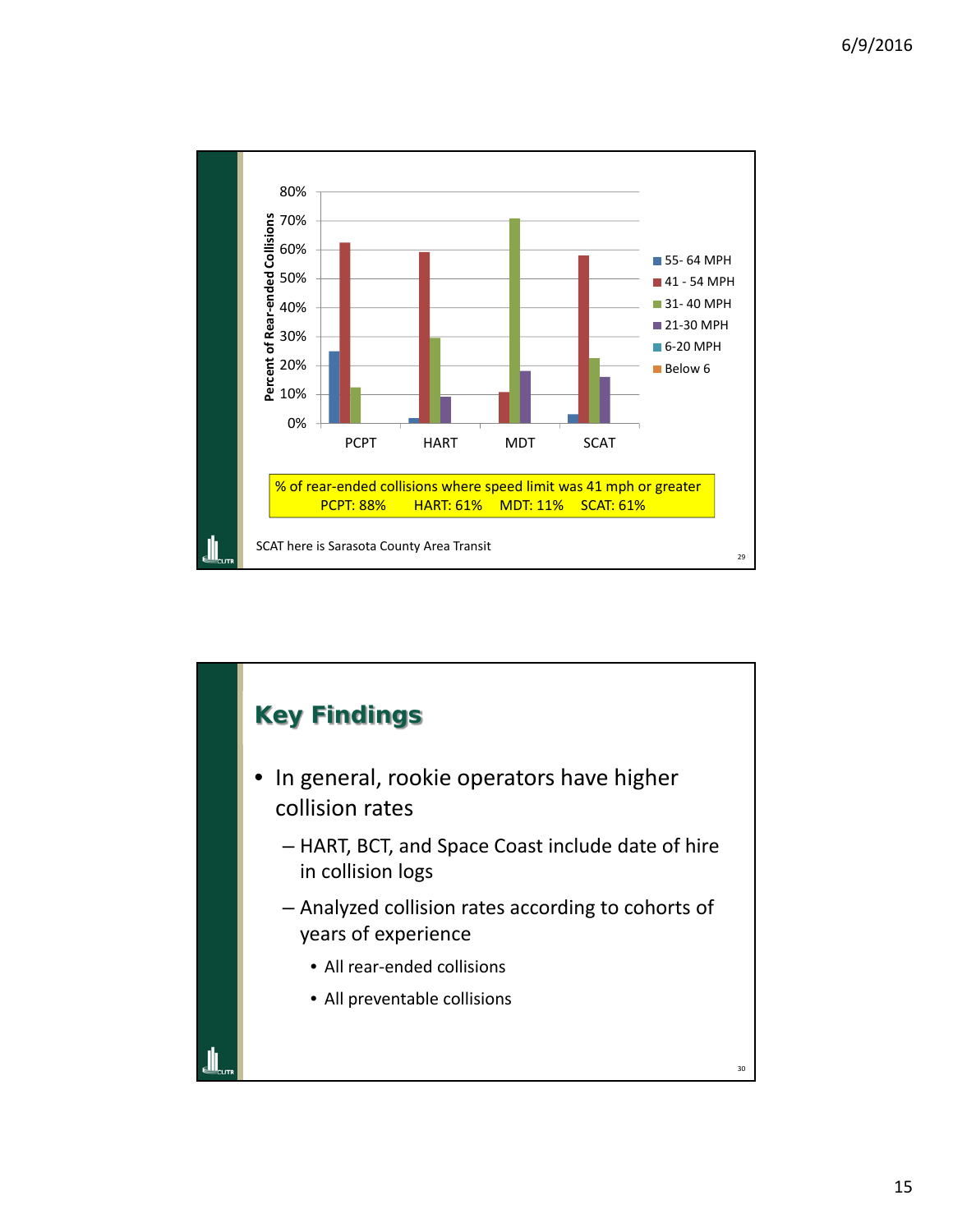| <b>Broward County Transit</b>        |                                      |                                       |                                          |  |  |
|--------------------------------------|--------------------------------------|---------------------------------------|------------------------------------------|--|--|
| <b>Rear-ended Collisions</b>         |                                      |                                       |                                          |  |  |
| <b>Years of</b><br><b>Experience</b> | <b>Number of</b><br><b>Operators</b> | <b>Number of</b><br><b>Collisions</b> | <b>Collisions per</b><br><b>Operator</b> |  |  |
| < 2 Years                            | 119                                  | 21                                    | 0.18                                     |  |  |
| 2 to 5 Years                         | 128                                  | 10                                    | 0.08                                     |  |  |
| > 5 Years                            | 429                                  | 49                                    | 0.11                                     |  |  |
| All Preventable Collisions           |                                      | Not what you would expect             |                                          |  |  |
| <b>Years of</b><br><b>Experience</b> | <b>Number of</b><br><b>Operators</b> | <b>Number of</b><br><b>Collisions</b> | <b>Collisions per</b><br><b>Operator</b> |  |  |
| < 2 Years                            | 119                                  | 37                                    | 0.31                                     |  |  |
| 2 to 5 Years                         | 128                                  | 16                                    | 0.13                                     |  |  |
| > 5 Years                            | 429                                  | 78                                    | 0.18                                     |  |  |
|                                      |                                      |                                       | 31                                       |  |  |

 $\blacksquare$ 

#### Rear-ended Collisions

| <b>Years of</b><br><b>Experience</b> | Number of<br><b>Operators</b> | <b>Number of</b><br><b>Collisions</b> | <b>Collisions per</b><br><b>Operator</b> |
|--------------------------------------|-------------------------------|---------------------------------------|------------------------------------------|
| < 2 Years                            | 113                           | 10                                    | 0.09                                     |
| 2 to 5 Years                         | 56                            |                                       | 0.05                                     |
| > 5 Years                            | 204                           | 19                                    | 0.09                                     |

#### All Preventable Collisions

| Years of<br><b>Experience</b> | <b>Number of</b><br><b>Operators</b> | <b>Number of</b><br><b>Collisions</b> | <b>Collisions per</b><br><b>Operator</b> |
|-------------------------------|--------------------------------------|---------------------------------------|------------------------------------------|
| < 2 Years                     | 113                                  | 23                                    | 0.20                                     |
| 2 to 5 Years                  | 56                                   |                                       | 0.13                                     |
| > 5 Years                     | 204                                  | 16                                    | 0.08                                     |
|                               |                                      |                                       |                                          |
|                               |                                      |                                       | 32                                       |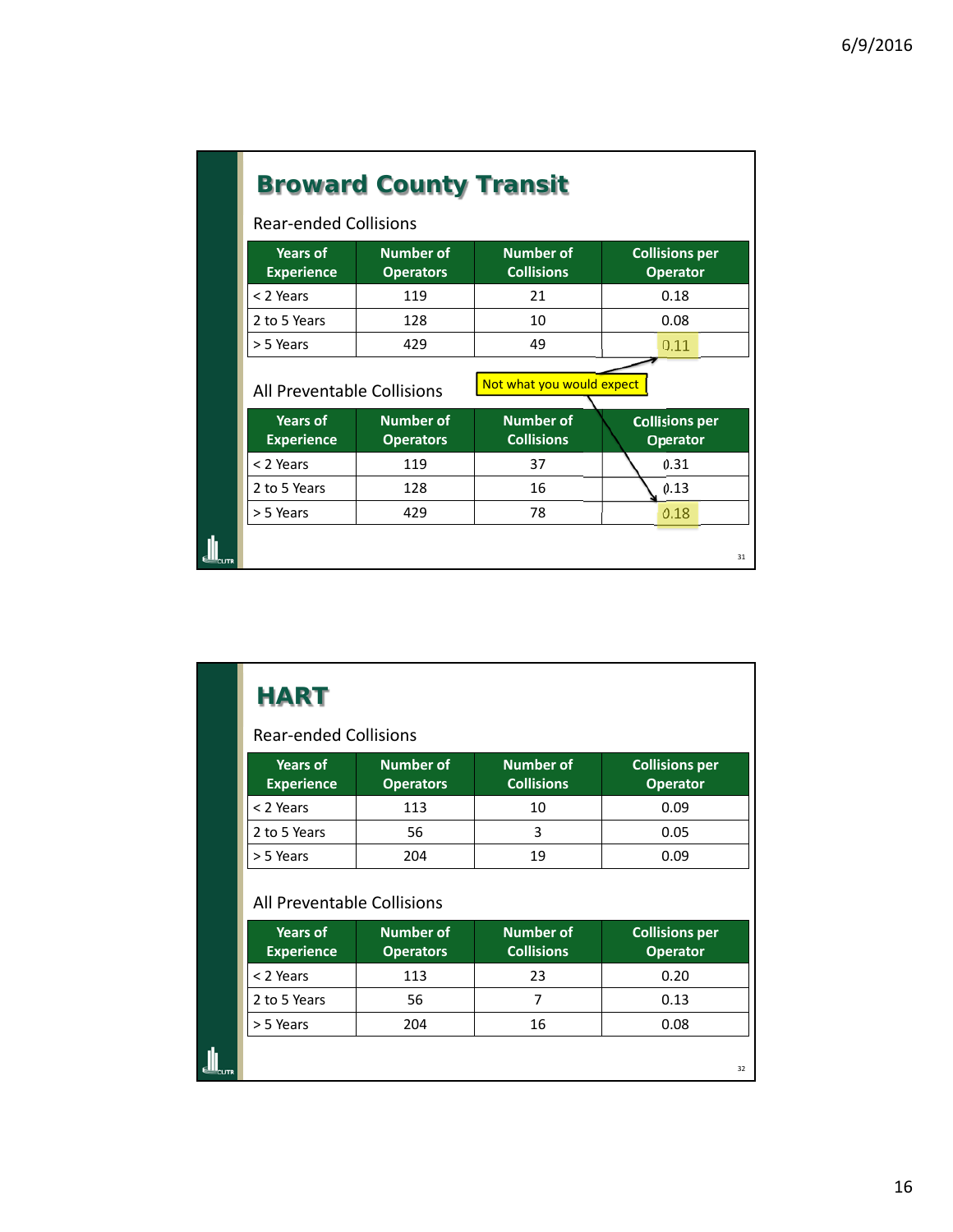| <b>Space Coast Area Transit</b>                                              |                                      |                                       |                                          |  |
|------------------------------------------------------------------------------|--------------------------------------|---------------------------------------|------------------------------------------|--|
| <b>Rear-ended Collisions</b>                                                 |                                      |                                       |                                          |  |
| <b>Number of</b><br><b>Years of</b><br><b>Experience</b><br><b>Operators</b> |                                      | <b>Number of</b><br><b>Collisions</b> | <b>Collisions per</b><br><b>Operator</b> |  |
| < 2 Years                                                                    | 43                                   | 3                                     | 0.07                                     |  |
| 2 to 5 Years                                                                 | 21                                   | 1                                     | 0.05                                     |  |
| > 5 Years                                                                    | 34                                   | 6                                     | 0.18                                     |  |
|                                                                              |                                      |                                       |                                          |  |
| All Preventable Collisions                                                   |                                      | Not what you would expect             |                                          |  |
| <b>Years of</b><br><b>Experience</b>                                         | <b>Number of</b><br><b>Operators</b> | <b>Number of</b><br><b>Collisions</b> | <b>Collisions per</b><br><b>Operator</b> |  |
| < 2 Years                                                                    | 43                                   | 14                                    | 0.33                                     |  |
| 2 to 5 Years                                                                 | 21                                   | 0                                     | 0.00                                     |  |

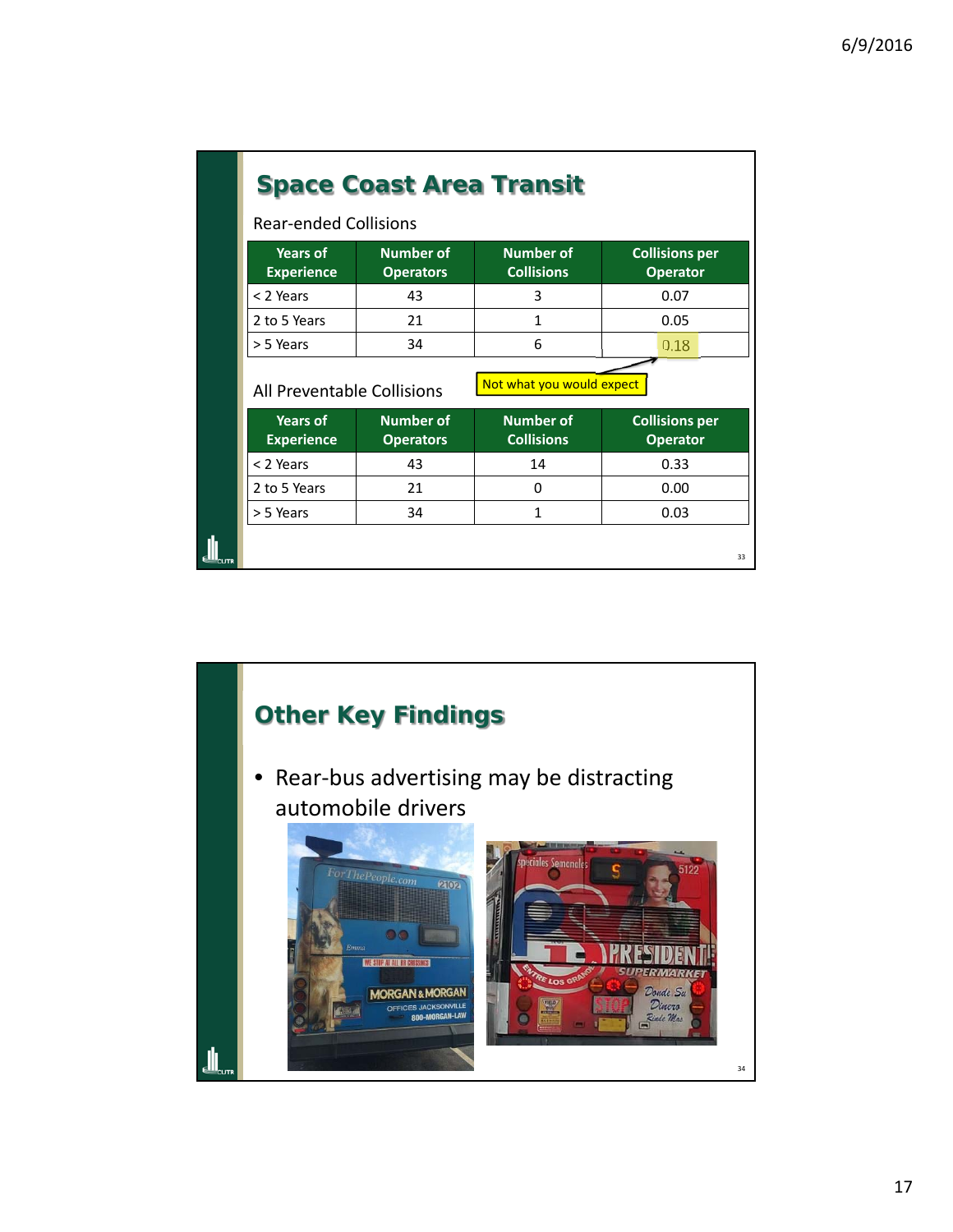| Agency                        | Rear-ended<br><b>Collisions per</b><br>100,000 Miles | Rear<br>Advertising? |                        |
|-------------------------------|------------------------------------------------------|----------------------|------------------------|
| <b>PCPT</b>                   | 0.29                                                 | Yes                  |                        |
|                               |                                                      |                      | 12 of the 17 (71%)     |
| <b>HART</b>                   | 0.20                                                 | Yes                  | allow rear advertising |
| PalmTran                      | 0.18                                                 | Yes                  |                        |
| <b>LYNX</b>                   | 0.17                                                 | Yes                  | 7 of the 8 above the   |
| <b>BCT</b>                    | 0.15                                                 | Yes                  | statewide average      |
| <b>PSTA</b>                   | 0.15                                                 | Yes                  | allow rear advertising |
| LeeTran                       | 0.14                                                 | N <sub>o</sub>       |                        |
| Space Coast Area Transit      | 0.12                                                 | Yes                  | 4 of the 9 below the   |
| <b>Florida</b>                | 0.10                                                 | N/A                  | statewide average do   |
| <b>JTA</b>                    | 0.05                                                 | Yes                  | not allow rear         |
| Regional Transit System       | 0.05                                                 | Yes                  | advertising            |
| <b>VOTRAN</b>                 | 0.05                                                 | Yes                  |                        |
| <b>MCAT</b>                   | 0.05                                                 | <b>No</b>            |                        |
| Indian River Transit (GoLine) | 0.03                                                 | No                   |                        |
| StarMetro                     | 0.03                                                 | Yes                  |                        |
| Miami-Dade Transit            | 0.02                                                 | Yes                  |                        |
| Sarasota (SCAT)               | 0.02                                                 | <b>No</b>            |                        |
| St. Johns County              | 0.00                                                 | <b>No</b>            | 35                     |

# **Other Key Findings**

- Non‐NTD collision data varies from agency to agency
	- Different data fields
	- Different data formatting
	- Makes statewide analysis difficult

36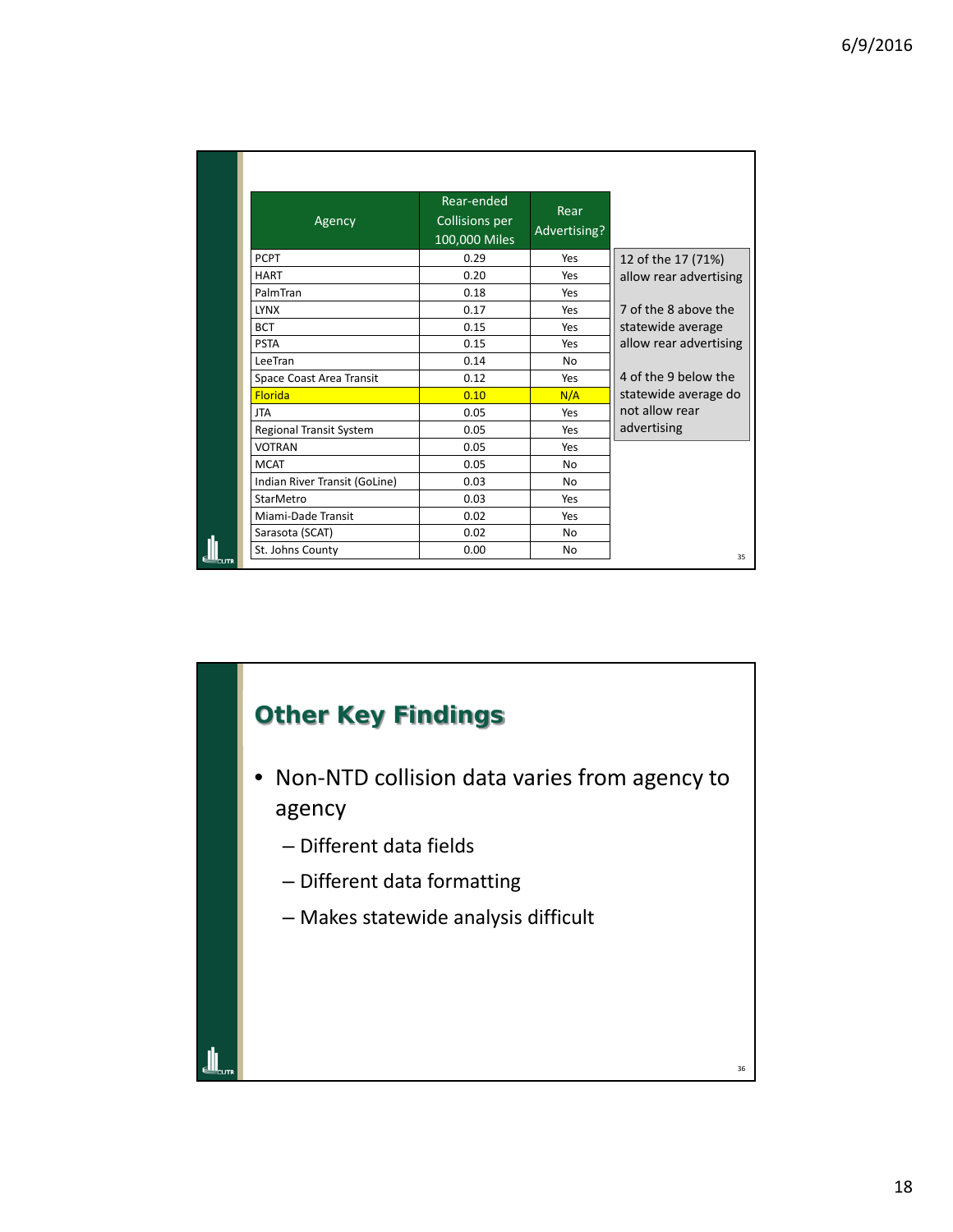37

# **RECOMMENDATIONS & BEST PRACTICES**

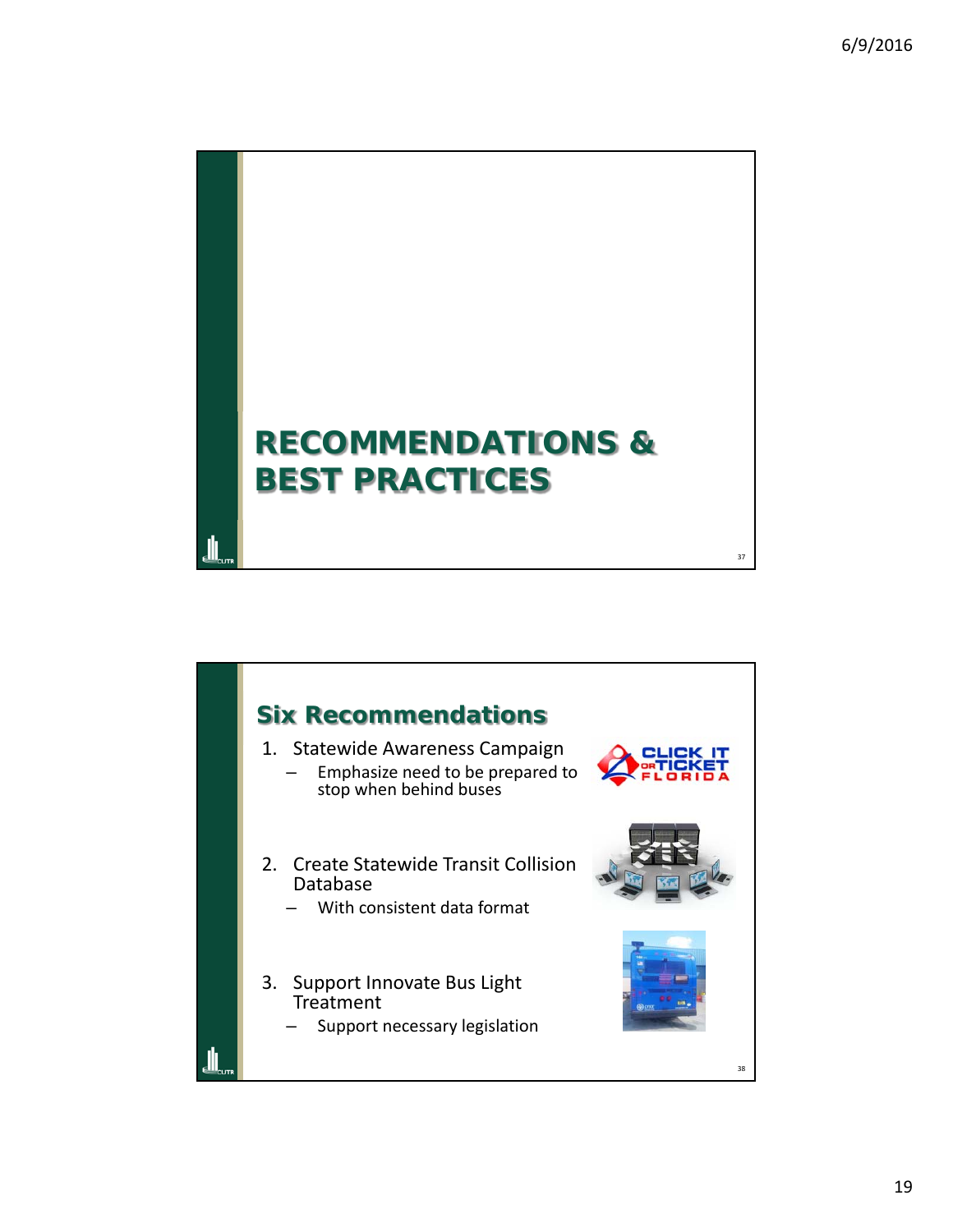